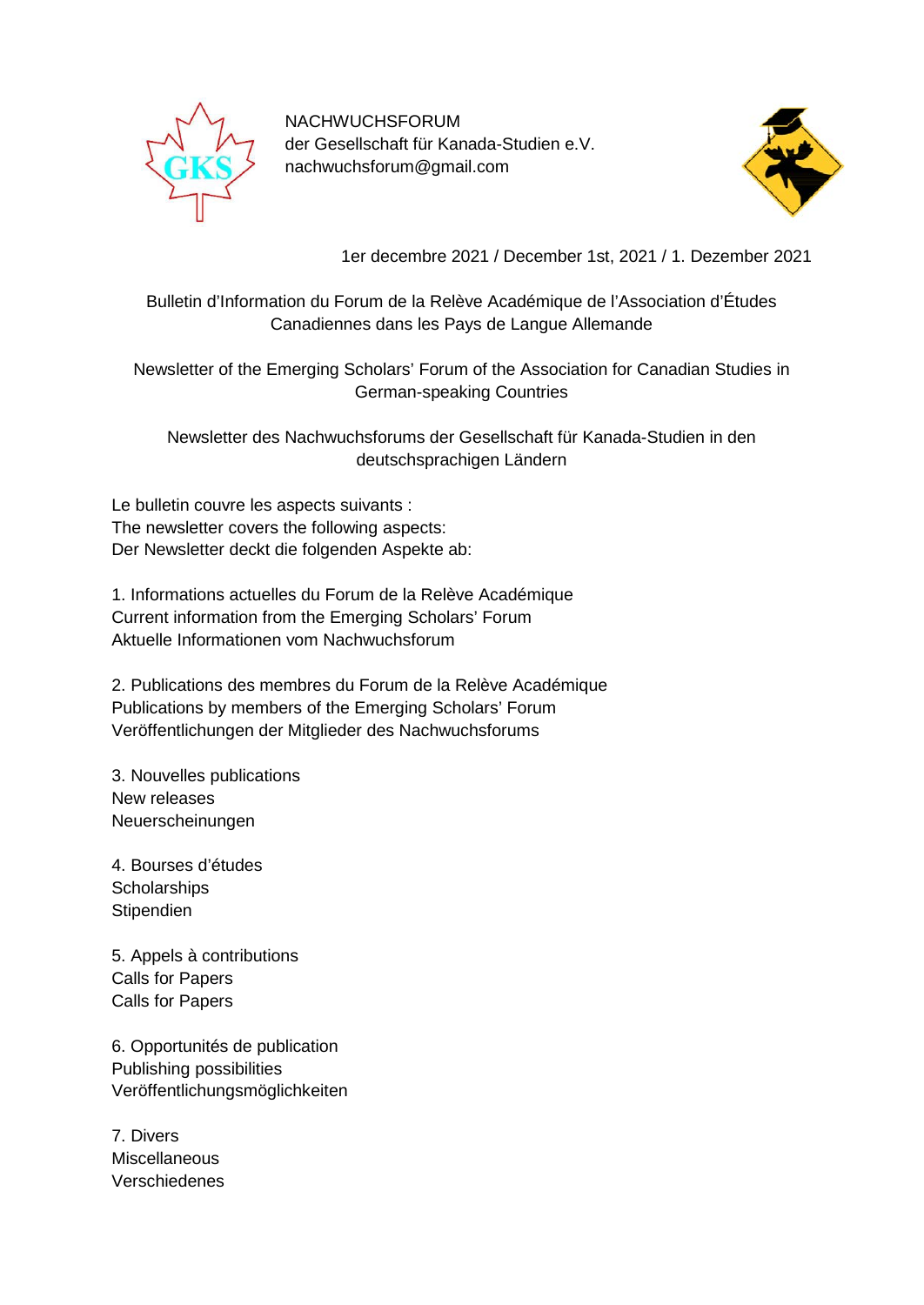8. Date du prochain bulletin d'information du Forum de la Relève Académique Date for the next newsletter of the Emerging Scholars' Forum Termin des nächsten Newsletters des Nachwuchsforums

**------------------**

**1. Informations actuelles du Forum de la Relève Académique Current information from the Emerging Scholars' Forum Aktuelle Informationen vom Nachwuchsforum**

**---------**

**2. Publications des membres du Forum de la Relève Académique Publications by members of the Emerging Scholars' Forum Veröffentlichungen der Mitglieder des Nachwuchsforums**

**---------**

**3. Nouvelles publications New releases Neuerscheinungen**

> Marc Chalier, *Les normes de prononciation du français : Une étude perceptive panfrancophone.* Band 454, Beihefte zur Zeitschrift für romanische Philologie (De Gruyter 2021)

> Evelyne Brie and Félix Mathieu, eds., *Un pays divisé : identité, fédéralisme et régionalisme au Canada* (Presses de l'Université Laval 2021)

> Ruth Panofsky and Golie Morgentaler, *Canadian Jewish Studies / Études juives canadiennes, Special Issue: Canadian Holocaust Literature / Littérature canadienne sur l'Holocauste*, vol. 32 (Association for Canadian Jewish Studies / Association d'études juives canadiennes Fall / automne 2021)

**---------**

**4. Bourses d'études Scholarships Stipendien**

# **Prix d'Excellence du Gouvernement du Québec im Rahmen der Universitätsstudien im deutschsprachigen Raum**

Die Gesellschaft für Kanada-Studien (GKS) vergibt jährlich in Kooperation mit der Association internationale des études québécoises (AIÉQ) einen Prix d'Excellence du Gouvernement du Québec. Der von der Regierung von Québec gestiftete und von ihrer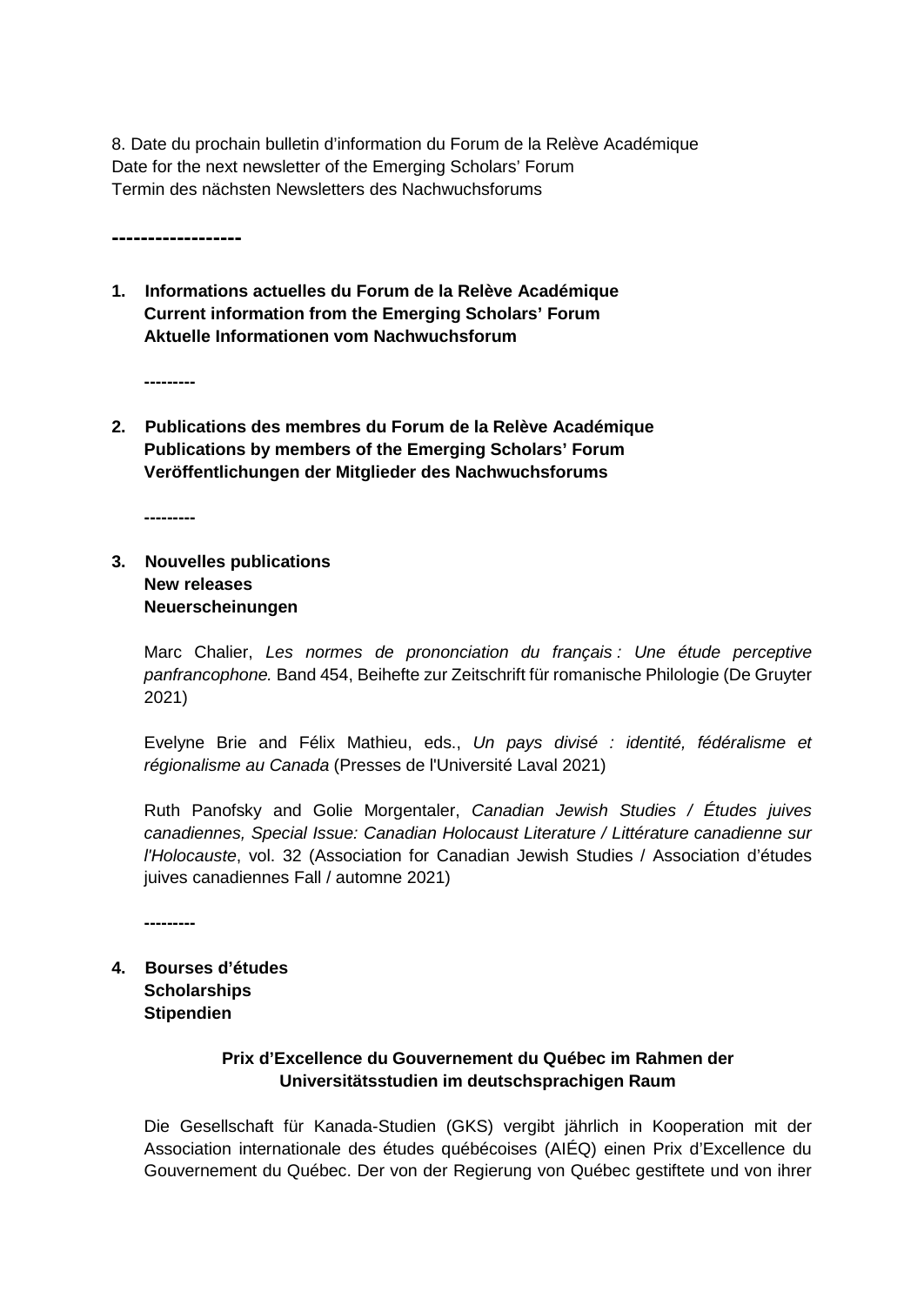Vertretung in München im Rahmen der Jahrestagung der GKS in Grainau überreichte Preis ist mit 3.000 kanadischen Dollar dotiert. Die Bewerbungsfrist ist bis zum 15. Dezember 2021 verlängert. Eine gleichzeitige Bewerbung für einen anderen Förderpreis der GKS ist ausgeschlossen.

Der Preis wird an Nachwuchswissenschaftler\_innen verliehen (Student\_innen, Doktorand\_innen), die an einer deutschen, österreichischen oder schweizerischen Universität eine hervorragende Abschlussarbeit (Master, Diplom, Staatsexamen oder Dissertation) im Bereich der Québec-Studien eingereicht oder eine andere wissenschaftliche Arbeit zu einem Thema der Québec-Studien publiziert haben. Der Preis richtet sich an Nachwuchswissenschaftler innen im Bereich der Geistes- und Sozialwissenschaften, z.B. den Kultur-, Literatur-, Sprach-, Politik-, Gesellschafts-, Geschichts- oder ökonomischen Wissenschaften etc. Er zielt darauf ab die Sichtbarkeit wissenschaftlicher Arbeiten des akademischen Nachwuchses zu fördern, weshalb wissenschaftliche Arbeiten (Artikel, Monographien, Sammlungen o.ä.) zulässig sind.

Mehr Informationen gibt es hier: [http://www.kanada](http://www.kanada-studien.org/forderpreise/forderprogramme/)[studien.org/forderpreise/forderprogramme/](http://www.kanada-studien.org/forderpreise/forderprogramme/)

\*\*\*

#### **Jürgen-und-Freia-Saße-Preis**

Der Jürgen-und-Freia-Saße-Preis wird jährlich an Studierende aller Fachrichtungen vergeben, deren Diplom-, Staatsexamens-, Master- oder Doktorarbeit die Aboriginal People Kanadas behandelt. Der Preis in Höhe von 1.000,- Euro ist ein finanzieller Zuschuss für projektbezogene akademische Studien in Kanada. Bewerben können sich Studierende und Absolvent innen aller Fachrichtungen (z.B. auf den Gebieten Kunst, Linguistik, Geologie, Geographie, Ethnologie), deren Abschlussarbeit einen Forschungsaufenthalt in Kanada erforderlich macht. Über die Vergabe des Förderpreises entscheidet der Vorstand der GKS bzw. ein vom Vorstand zu bestimmendes Gremium. Die Familie von Jürgen und Freia Saße verknüpft mit der Vergabe des Förderpreises den Wunsch, den Stipendiaten/die Stipendiatin persönlich kennenzulernen und die abgeschlossene Arbeit einzusehen. Die Bewerbungsfrist ist 2021 bis zum 15. Dezember verlängert.

Mehr Informationen gibt es hier: [http://www.kanada](http://www.kanada-studien.org/forderpreise/forderprogramme/)[studien.org/forderpreise/forderprogramme/](http://www.kanada-studien.org/forderpreise/forderprogramme/)

**Sutherland Prize for the Best Scholarly Article published on the History of Children and Youth / Prix Neil Sutherland pour le meilleur article publié dans le domaine de l'histoire de l'enfance et de la jeunesse**

\*\*\*

Purpose: This biannual award honours the ground-breaking work of Neil Sutherland in the history of children and youth by recognizing outstanding and innovative contributions to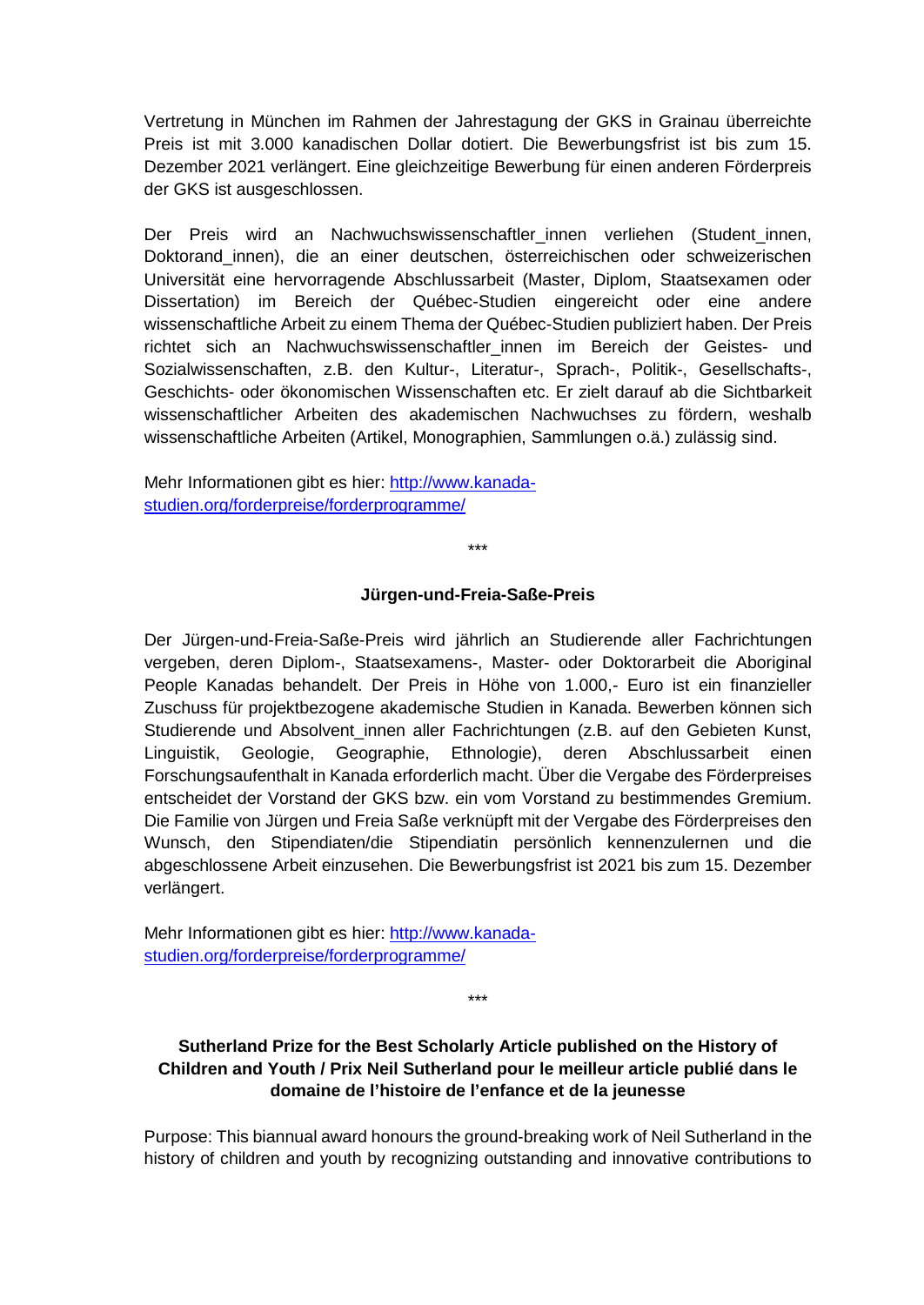the field. The prize will be awarded by the History of Children and Youth Group in conjunction with the 2022 meeting of the Canadian Historical Association.

Eligibility: Articles published in English or French in scholarly journals and books between January 1 2020 and December 31 2021 will be eligible for consideration. \*\*NEW\*\* Articles must be work in the field of the history of children and youth in Canada, or work by scholars working/living in Canada. Award winners will demonstrate originality of scholarship and clear contribution to the study of the history of young people.

Submission of articles: Please submit a PDF copy of the published article by January 15, 2022 to Katharine Rollwagen, Co-Chair, History of Children and Youth Group (Katharine.rollwagen@viu.ca). Please write "Sutherland Prize" in the subject line of your email. Self-nominations welcome.

Objectif: Le prix Neil-Sutherland en histoire de l'enfance et de la jeunesse, commémorant l'œuvre du professeur Neil Sutherland, vise à récompenser le meilleur article paru dans ce domaine. Le prix sera décerné par Le Groupe d'histoire de l'enfance et de la jeunesse dans le cadre de la Réunion Annuelle 2022 de la Société Historique du Canada.

Conditions d'admissibilité: Des articles publiés en anglais ou en français dans des revues et des ouvrages scientifiques entre Janvier 1 2020 et Décembre 31 2021 seront admissibles aux fins d'examen. \*\*NOUVEAU\*\* Seuls les articles axés sur le domaine de l'histoire des enfants et des jeunes au Canada, ou les travaux d'universitaires travaillant/vivant au Canada, seront pris en considération. Les lauréats seront récompensés pour le caractère innovant de leur recherche et pour leur contribution significative à l'étude de l'histoire des jeunes.

Consignes de la mise en candidature: soumettre une copie PDF de l'article publié au plus tard le 15 janvier 2022 à Katharine Rollwagen, Co-président, Groupe d'histoire de l'enfance et de la jeunesse (Katharine.rollwagen@viu.ca). Veuillez s.-v.-p. inscrire « Prix Sutherland » dans le titre de votre courriel. Presenter sa propre candidature est bienvenu.

**---------**

**5. Appels à contributions Calls for Papers Calls for Papers**

# **The 9th Congress of Polish Canadianists: Eye/I on Canada: Exclusion and Inclusion**

Deadline for abstracts: February 28, 2022

Notification of acceptance: March 15, 2022

September 21-23, 2022 at University of Białystok, Poland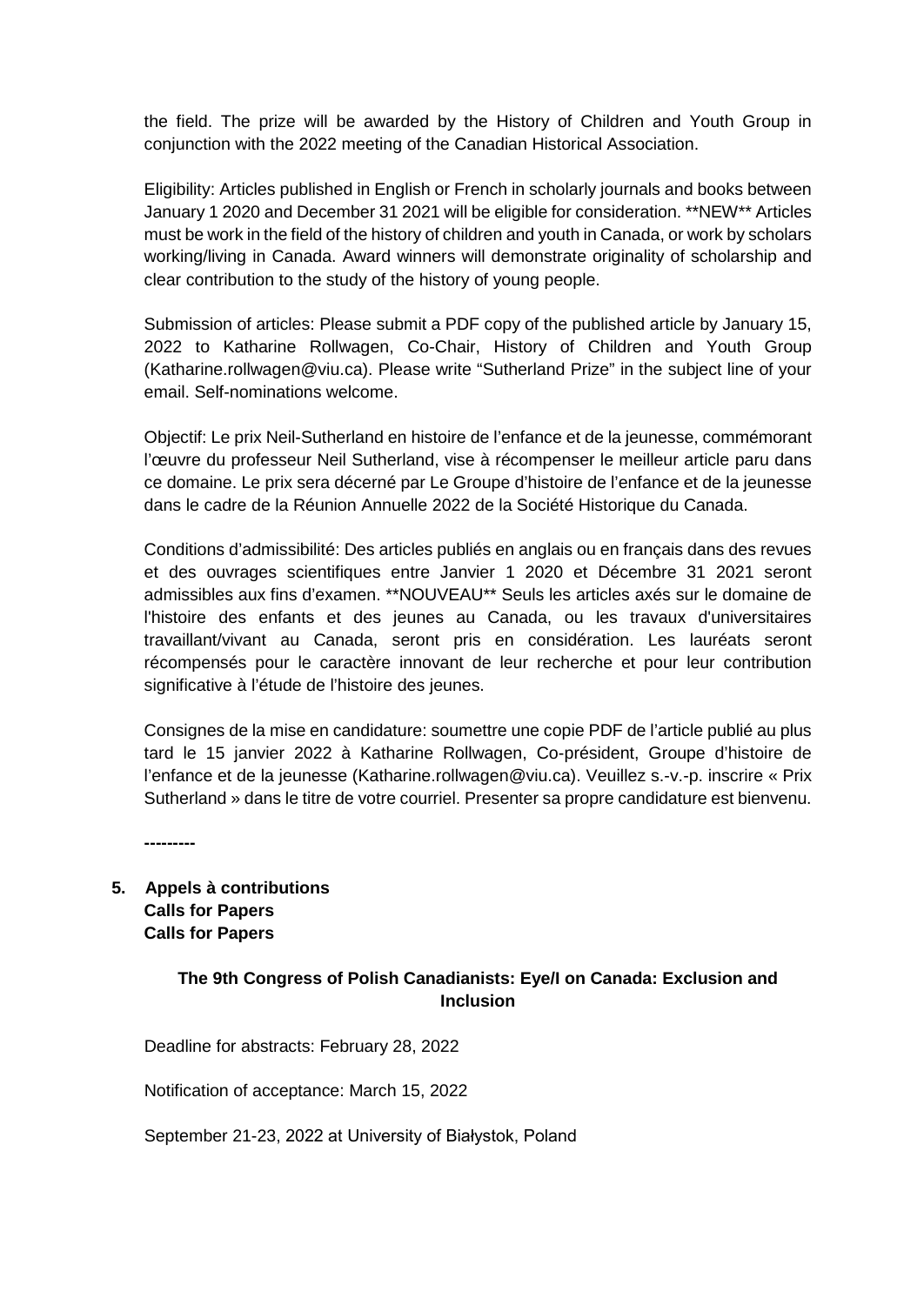In the midst of global Covid-19 pandemic, not only Canada, but all the states, experienced challenges they had never faced before. The crisis forced individuals, communities and countries to rethink and question the way modern societies operate on manifold levels. The strain put on health care, education and welfare systems has significantly reshuffled the workplace and family dynamics, exacerbating existing inequalities related to gender, class and ethnicity and affecting communities of colour, as well as other disadvantaged, marginalized and excluded groups in a disproportionate manner. Confined to their homes, many people have found perpetual isolation overwhelming and experienced long-term psychological impacts. As a response to these feelings of exclusion, on both individual and collective levels, new ways of connecting with others have emerged, giving rise to as varied new phenomena as zoom meetings, online panel discussions, workshops and conferences, virtual support groups, and digital cultural initiatives, including exhibitions, concerts, performances and other live-stream events. The economic discrepancies and social injustice aggravated by the pandemic as well as attempts to foster a sense of belonging make us reflect upon past and present forms of exclusion and inclusion.

The organizers of the 9th Congress of the Polish Association for Canadian Studies (PACS) are pleased to invite scholars working across various disciplines, as well as writers and artists, to submit paper and panel proposals which consider the broadlyunderstood issues of exclusion and inclusion in the Canadian context. We are interested in bringing together scholars from various fields, especially but not exclusively, politics and public policy, international relations, social studies, history, literature and the arts, cultural and media studies, linguistics, etc. We encourage interdisciplinary and comparative perspectives and welcome abstract submissions from postgraduate students.

For more information, please consult the following link: [http://www.kanada](http://www.kanada-studien.org/6151/cfp-the-9th-congress-of-polish-canadianists-eye-i-on-canada-exclusion-and-inclusion/#more-6151)[studien.org/6151/cfp-the-9th-congress-of-polish-canadianists-eye-i-on-canada](http://www.kanada-studien.org/6151/cfp-the-9th-congress-of-polish-canadianists-eye-i-on-canada-exclusion-and-inclusion/#more-6151)[exclusion-and-inclusion/#more-6151](http://www.kanada-studien.org/6151/cfp-the-9th-congress-of-polish-canadianists-eye-i-on-canada-exclusion-and-inclusion/#more-6151)

## **Journeys across B/Orders in Canadian Studies June 09 – 11, 2022 Marburg Centre for Canadian Studies University of Marburg, Germany**

**\*\*\***

Deadline: January 15, 2022

It has almost become a truism that the Covid19-Pandemic has thrown the notion of borders into greater relief once again. While borders between states were closed to people and traffic, the virus was able to transgress geographical and political borders as well as bodily borders, thus not only journeying across borders but also effecting a change in ordering systems and apparently stable orders. Such transgressions, which revealed the vulnerability of b/orders, present an interesting contrast to people's inability to travel that ties in with the general idea that journeys appear as a dynamic movement, whereas b/orders seem to be stable constructs. In fact, journeys and borders, as well as systems of order, can be considered concepts that determine one another when we regard journeys across b/orders as transgressive movements that highlight the existence of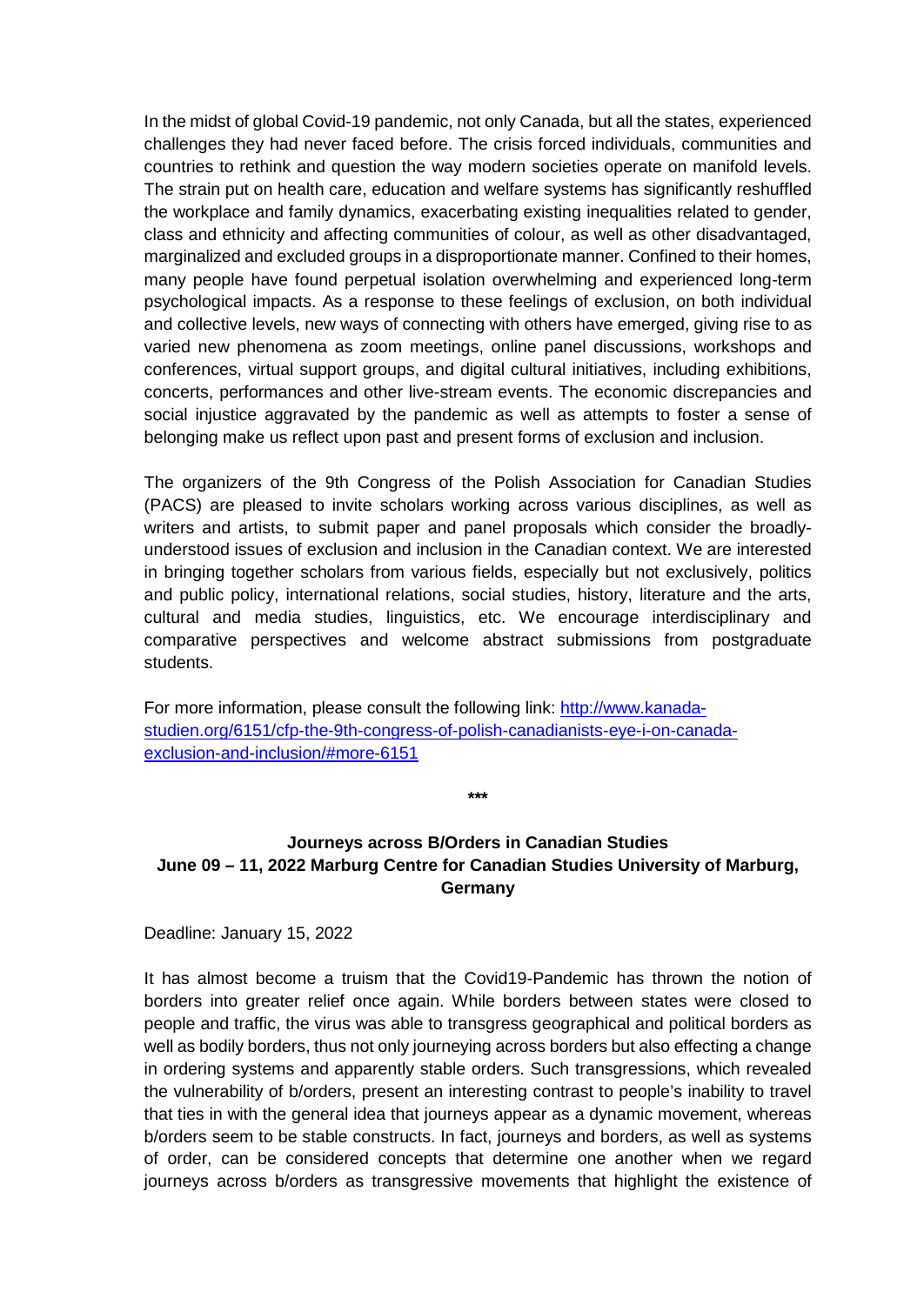physical as well as conceptual borders. So, while the concept of the border is often understood as a principle imposing and maintaining order, a matter of stability, Johan Schimanski and Stephan Wolfe insist on perceiving the border as "dynamic, a phenomenon constantly undergoing processes of both fixing and blurring" (2017). Moreover, journeys impact on the understanding/self-image of nation and individual, belief in liberal values, human rights, the other and the notion of belonging or the co-dependency between Global North/ South. Therefore, journeys across borders bring about unique narratives and questions.

Borders, as conceptual as well as highly visible lines that structure orders, realms and places, have always been at the heart of political, social or cultural endeavours and struggles. For example, only four years before the pandemic intervened in orders across the globe, borders and ideas of order became highly visible in migrants' and refugees' attempts to reach places they hoped would provide them with safety from war, hunger, and violence and with a better life. The interplay of bodies and borders in migration or their reciprocal definition and determination highlight how movements produce meaning and raise awareness of material borders and bodies. Such movements raise the question on whether the body of the migrant de/stabilizes the b/order – a question that cannot be limited to geographical journeys but that also includes metaphorical ones (inward/ outward).

Moreover, the legacy of the drawing of borders and establishing ordering systems during colonial times has not vanished from political and cultural debates; a fact that also connects to issues of settlement and land appropriation in Canada, which relegated First Nations communities to specific spaces and thus marginalised them within European ordering systems. The 49th parallel, famously the world's longest undefended international boundary, which divides the USA from Canada, has always been highlighted not only as a political or geographical border, but also a border between systems. Both in recent history (think of the rather recent move to Canada by US-citizens after the election of Donald Trump) and in literature (Margaret Atwood's dystopian novels famously conceptualize Canada as a realm of hope) has this border gained fame. However, borders within Canada, e.g. cultural and linguistic borders and their interplay with order(s), or discourses as ordering principles as employed in and by the media, for instance, are also of interest in this regard and so are boundary lines of social conduct and morals. These became highly visible when, for example, photographs showed the young Justin Trudeau engaged in blackfacing before the election in the year 2019. Thus, even though Canada has internationally been considered a prime example of freedom and multiculturality, it can serve as a perfect study case with regard to the fragility of b/orders due to its (partially violent) history, its three-partite structures (First Nations, the Anglo- and the Franco-Canadians), its diverse society, its metaphors (the North, garrison mentality, wilderness) and its rich cultural and literary landscape. All these examples allude to the fact that concepts of order and borders are, just like other human categorisations, dynamic and subject to continuous change.

The conference hence pursues an at least twofold objective: On the one hand, it is interested in an exploration of journeys and borders as well as orders (in the manifold sense of the term) and in the interplay of these concepts in Canadian literature, culture and society, for example. On the other hand, it seeks to explore what Canadian Studies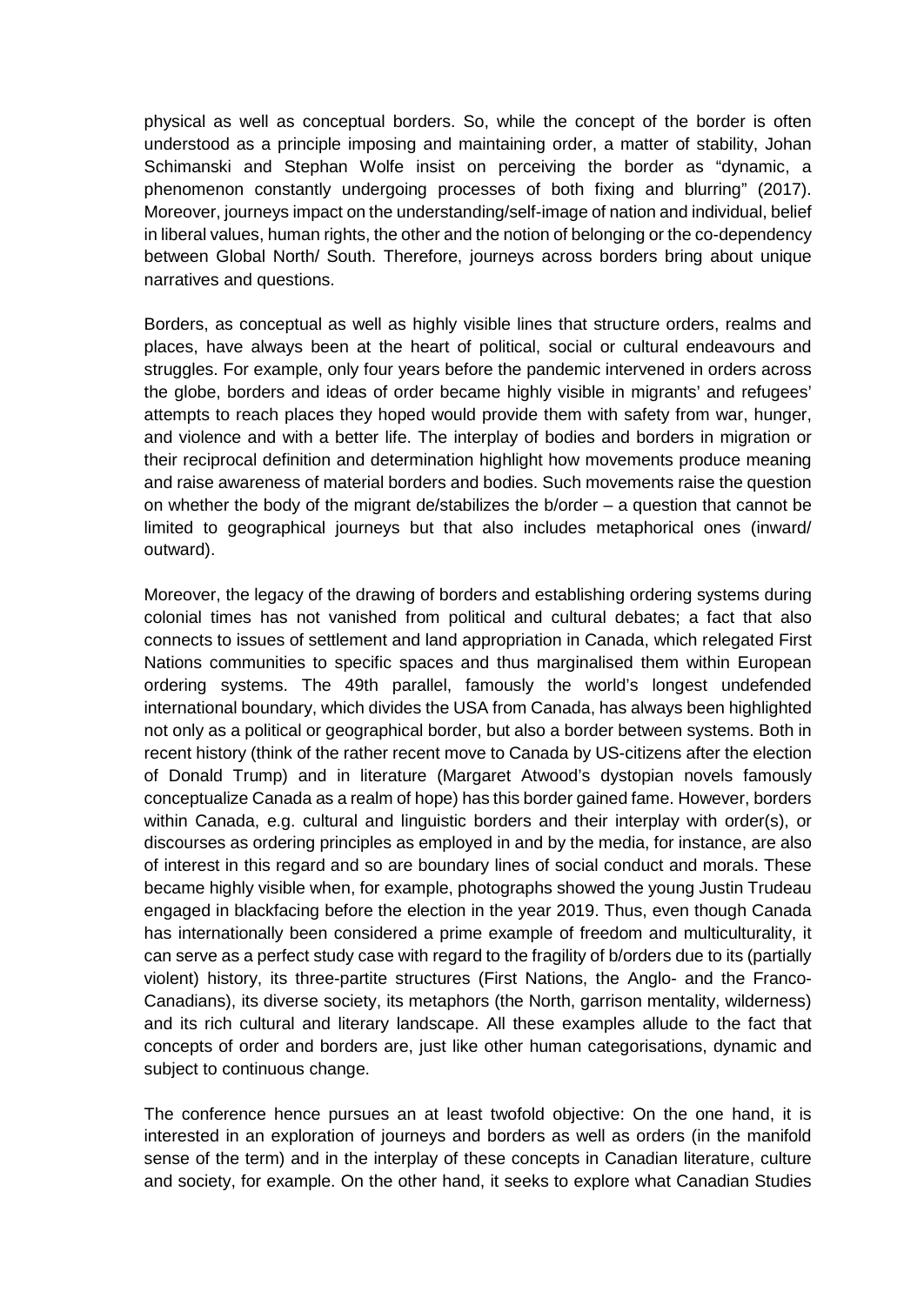is interested in, how it has developed, what challenges it has been met with, who and what is included or excluded – in short: what borders has it travelled across, what journeys has it undertaken in the last twenty years and what b/orders might it cross in the future?

In case you are considering to submit a proposal, please find more information here: <https://www.uni-marburg.de/de/fb10/mzks/journeys-across-b-orders-in-canadian-studies>

**\*\*\***

# **2022 Academic Conference on Canadian Science Fiction and Fantasy**

Deadline: Feb. 1, 2022 June 3-4, 2022, Toronto

The 2022 Academic Conference on Canadian Science Fiction and Fantasy (ACCSFF) will be held Friday and Saturday, June 3-4, 2022, in Toronto, Ontario, at the Merril Collection of Science Fiction, Speculation and Fantasy, one of the most important collections of fantastic literature in the world.

We invite proposals for papers in any area of Canadian science fiction and fantasy, including:

- studies of individual works and authors;
- comparative studies;
- studies that place works in their literary and/or cultural contexts.

Papers may be about Canadian works in any medium: literature, film, graphic novels and comic books, and so on. For studies of the audio-visual media, preference will be given to discussions of works produced in Canada or involving substantial Canadian creative contributions.

Papers should be no more than 20 minutes long, and geared toward a general as well as an academic audience. Please submit proposals (max. 2 pages), preferably by email, to:

Dr. Allan Weiss Department of English York University 4700 Keele St. Toronto, ON M3J 1P3 aweiss@yorku.ca

**\*\*\***

### **Association for Canadian Jewish Studies Conference 2022**

Online, May 29-31, 2022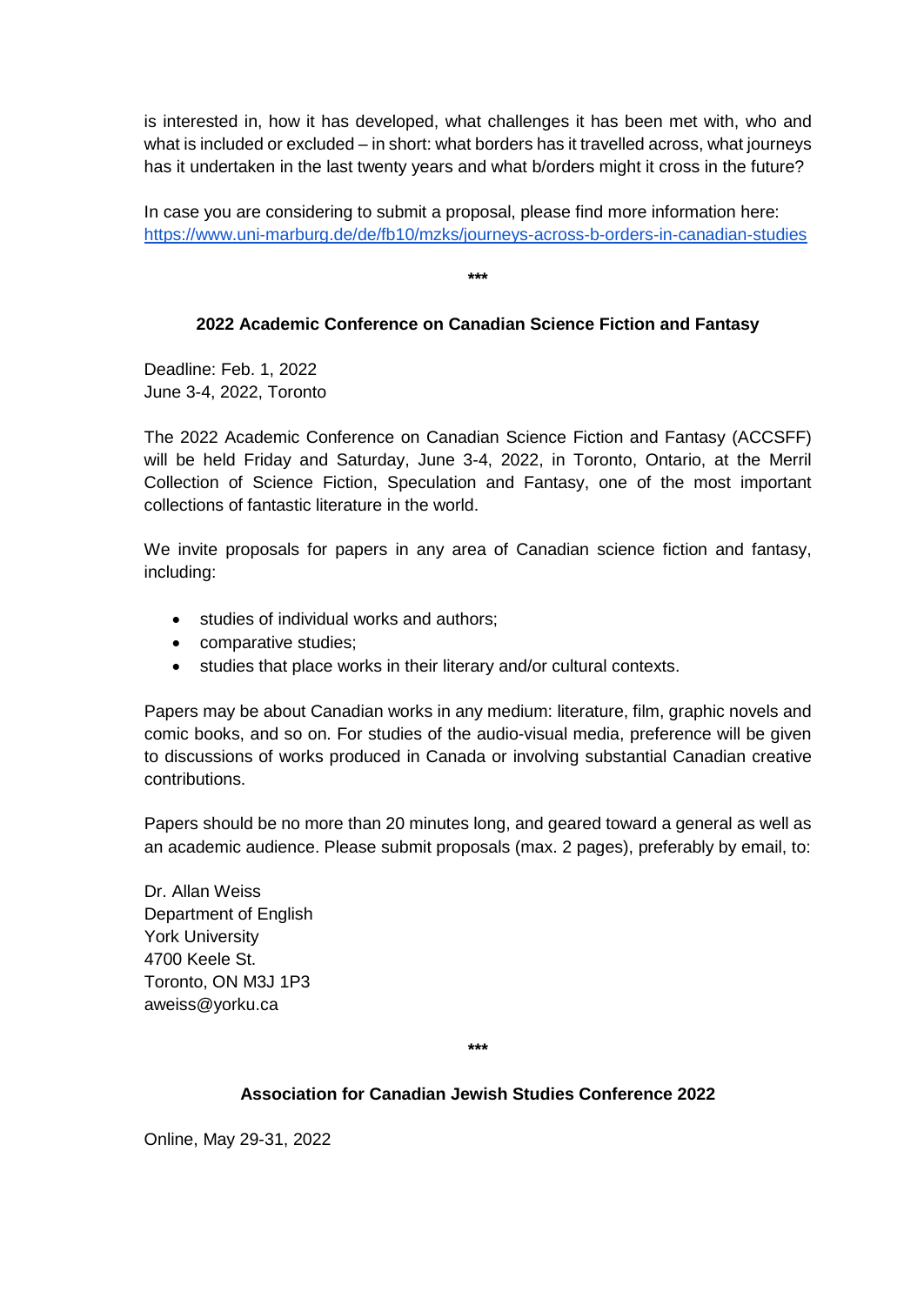The Association for Canadian Jewish Studies is pleased to announce its 2022 annual national conference taking place online May 29-31, 2022, in association with the Vered Jewish Canadian Studies Program at the University of Ottawa, the Concordia Institute for Canadian Jewish Studies, and the Israel and Golda Koschitzky Centre for Jewish Studies at York University.

Given the sad reality that we will not gather in person for a third consecutive year, we thought an interesting theme this year would be "Gatherings: Then and Now". We want to learn about significant gatherings in Canadian Jewish history up into the present: religious, secular, political, academic, familial, and everything in between. We welcome and encourage submissions in English and French on any topic relating to Canada's Jews. Once again, there are no limitations related to travel or funding, so brew up some coffee, stock up on your favourite conference treats, and enjoy some stellar scholarship with friends and colleagues!

Individuals are invited to submit proposals for paper presentations 20 minutes in length. All submissions must include (1) an abstract of 250-400 words formulated to clearly and concisely state the main argument of the scholarly paper and indicate how it will contribute to existing scholarship in the field of Canadian Jewish Studies, including a short bibliography of relevant sources; (2) a biography of 50-75 words.

Please submit your proposal by email, as a .doc or .rtf attachment, to the ACJS Conference Chair, Jesse Toufexis (jtouf007@uottawa.ca). Because proposals undergo blind review, please do not include any personal, identifiable information in your proposal attachment. Instead, please indicate your name, affiliation, address, telephone number, and email address in the body of the email.

Paper proposals are due on January 21, 2022. After an anonymous peer-review process, presenters will be contacted by February 24th.

All presenters must be paid members of the ACJS for the year of the conference (2022) at the time that proposals are submitted. Membership information for the ACJS can be found on our website: http://acjs-aejc.ca/membership. Please attach the receipt from your 2022 membership to your proposal.

The best student paper presented at the conference will be given the Marcia Koven Award, which is accompanied by a cash prize. The award is granted based on the scholarly quality of the paper and its contribution to the field of Canadian Jewish Studies.

**\*\*\***

### **Conférence annuelle de l'Association d'études juives canadiennes**

En Ligne, 29-31 mai 2022

L'Association d'études juives canadiennes est heureuse d'annoncer sa conférence nationale annuelle 2022 qui se tiendra en ligne du 29 au 31 mai 2022, en association avec le programme Vered Jewish Canadian Studies de l'Université d'Ottawa, l'Institut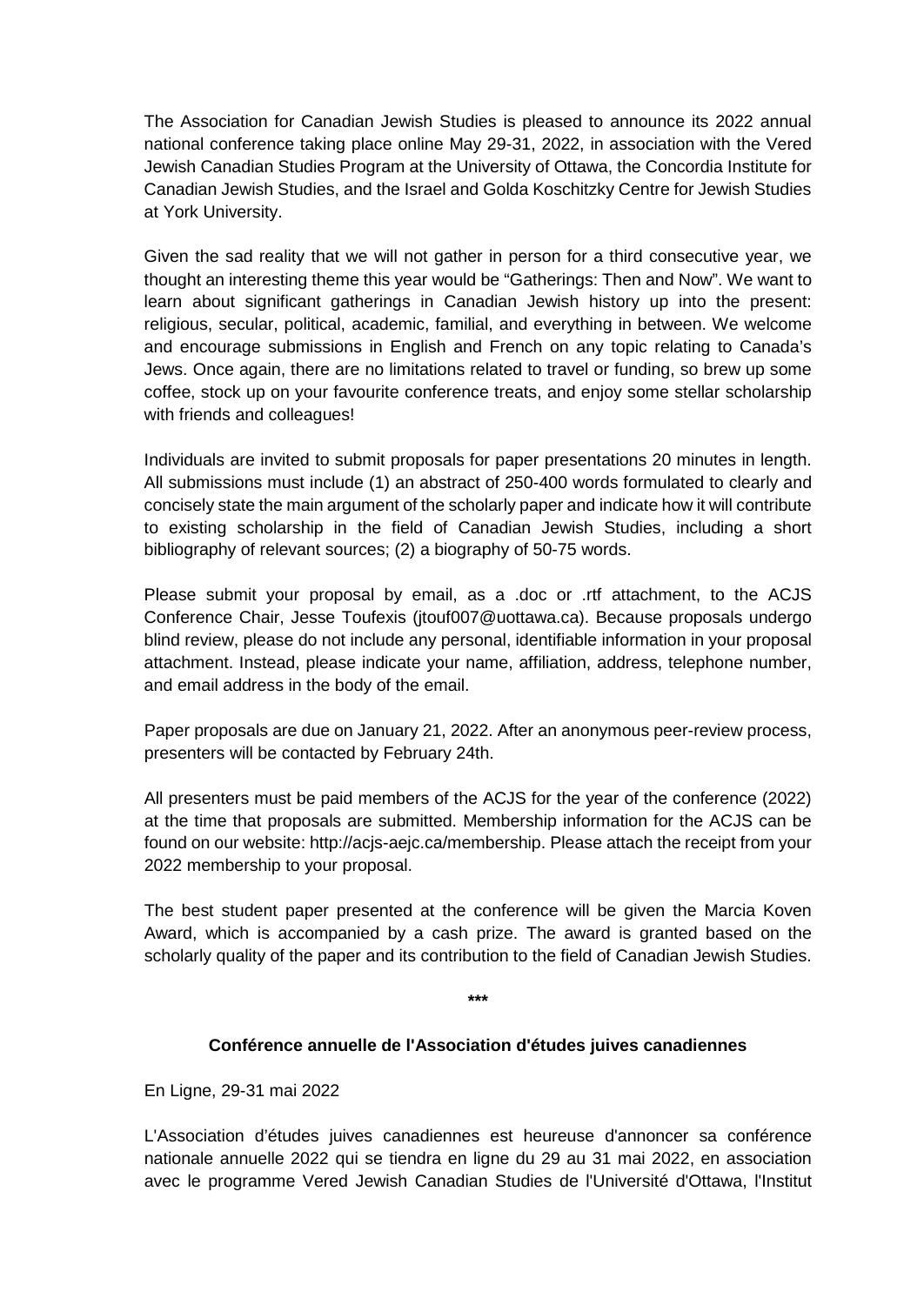d'études juives canadiennes de l'Université Concordia et le Israël and Golda Koschitzky Centre for Jewish Studies de l'Université York.

Étant donné la triste réalité que nous ne nous réunirons pas en personne pour une troisième année consécutive, nous pensons qu'un thème intéressant cette année serait « Rassemblements : hier et aujourd'hui ». Nous voulons en savoir plus sur les rassemblements importants de l'histoire juive canadienne jusqu'à nos jours : religieux, laïques, politiques, universitaires, familiaux et tout le reste. Nous accueillons et encourageons les soumissions en anglais et en français sur tout sujet lié à l'expérience juive canadienne. Cette année, il n'y a pas de contraintes financières liées au transport, alors faites couler un café et profitez des recherches exceptionnelles présentées dans le cadre de la conférence avec vos amis et collègues!

Les chercheuses et chercheurs sont invité.e.s à soumettre des propositions de présentations d'une durée de 20 minutes. Toutes les soumissions doivent inclure (1) un résumé de 250 à 400 mots formulés de manière à énoncer clairement l'argument principal de la communication et la manière dont il contribuera à la recherche existante dans le domaine des études juives canadiennes, ainsi qu'une une brève bibliographie des sources pertinentes et; (2) une biographie de 50 à 75 mots.

Veuillez soumettre votre proposition par courriel, jointe en fichier .doc ou .rtf, au président du comité organisateur de la conférence de l'AÉJC, Jesse Toufexis (jtouf007@uottawa.ca). Puisque les propositions sont soumises à une procédure d'évaluation à l'aveugle par des pairs, nous vous prions de ne pas y inclure d'informations personnelles nous permettant de vous identifier. À la place, veuillez indiquer votre nom, affiliation, adresse, numéro de téléphone et adresse courriel dans le corps de votre courriel.

Les propositions d'articles doivent être soumises le 21 janvier 2022. Après un processus d'évaluation par les pairs, les présentateurs seront contactés avant le 24 février.

Tous les candidat.e.s doivent être membres de l'AÉJC pour l'année de la conférence (2022) au moment de la soumission de leurs propositions, faute de quoi celles-ci ne seront pas évaluées. Des informations sur les modalités d'inscription à l'AÉJC sont disponibles sur notre page web : http://acjs-aejc.ca/membership. Veuillez joindre le reçu de votre adhésion 2022 à votre proposition.

La meilleure présentation faite par un.e étudiant.e sera soulignée par la remise du prix Marcia Koven, qui est accompagné d'une récompense en argent. La ou le lauréat.e sera sélectionné.e en fonction de la qualité de sa recherche et de sa contribution au champ des études juives canadiennes.

**--------**

**6. Opportunités de publication Publishing possibilities Veröffentlichungsmöglichkeiten**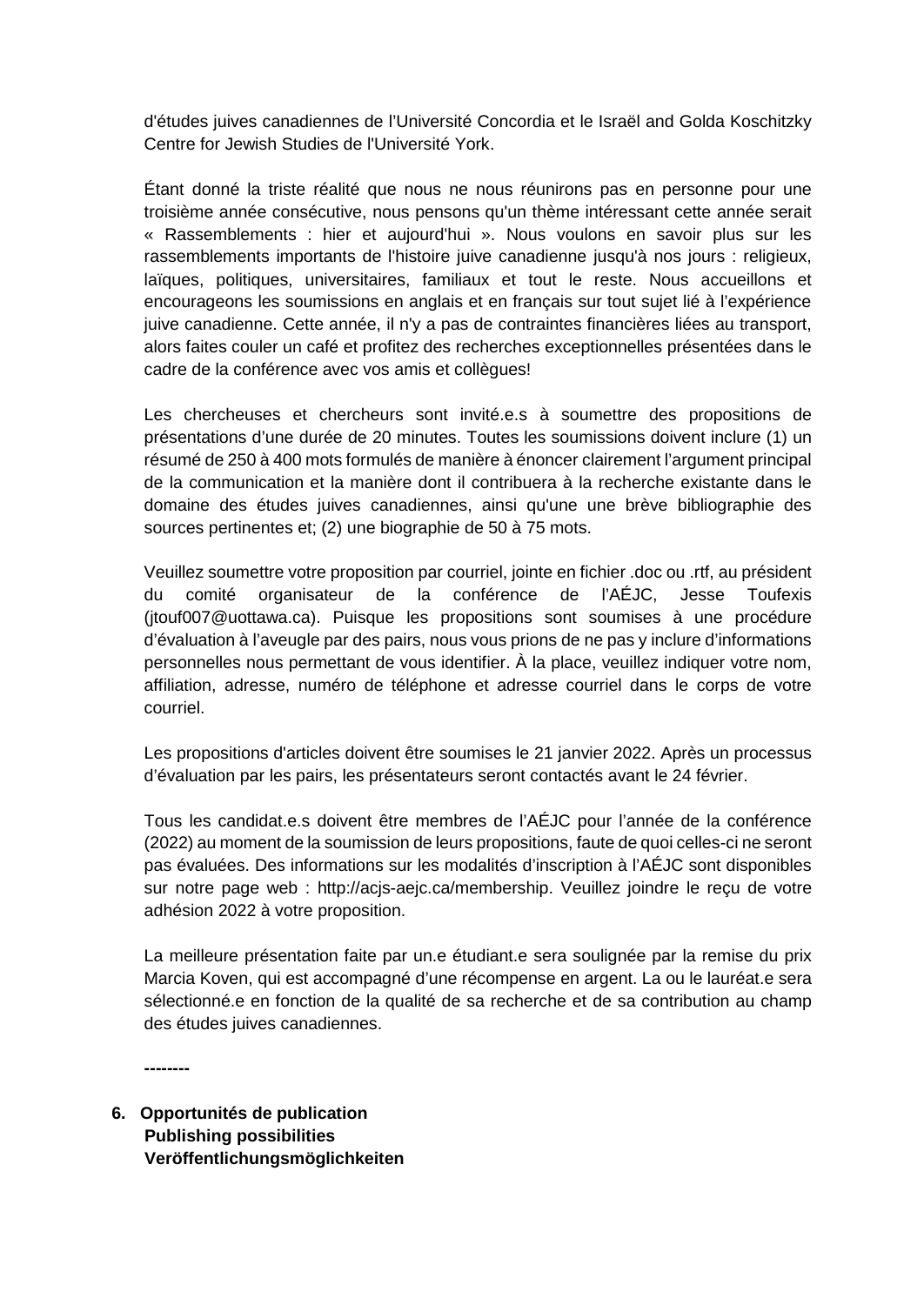### **Black Lives in Canada: Perspectives, Challenges and Contemporary Celebrations**

Deadline: February 15, 2022

Edited By: Eyitayo Aloh, Eric Lehman, Katrina Keefer

"Is Canada racist?" asked an American delegate at an international convention held in British Columbia, after it came to light that a young black delegate and member of Black Canadian Studies Association (BCSA), Shelby McPhee, had been profiled for theft. His surprise is shared by many who hold on to the belief that Canada is a land forged on peaceful treaties, as opposed to the United States of America that was created in battlefields and outright land theft. This myth has many versions but one central theme is of Canada as the land that respects diversity and welcomes everyone. What makes this a myth is the fact that statistics will point to the presence of systemic racism in Canada. History too will point to the gradual dislocation and eventual destruction of a thriving Black community in Africville, Nova Scotia by instruments of the state for no other reason than racism and prevention of the social development of Blacks in the area. While statistics may rely on numbers and history may rely on the books, the lived experiences of Blacks in Canada reveals more compelling stories of the contemporary marginalization, discrimination and deprivation that has been suffered by Black bodies. These stories have forced many Blacks to ask the question, "Black like who?" (Walcott, 1999) in Canada because the mythologized environment is far removed from their lived experiences.

The kind of discrimination in question has been further exacerbated by the outbreak of a global pandemic, Covid-19. The pandemic has exposed just how unequal a society Canada is as the areas that have suffered the most are areas where Blacks and other ethnic minorities live and work. Even the discovery of a vaccine as a response to the pandemic did not ease this discrimination as these predominantly Black and racialized areas were still the last in line to receive the vaccine despite suffering the most. Black Canadians experienced a pandemic within a pandemic: the pandemic of racism. This experience however, also revealed something about Blacks and their experience of marginalization and other forms of racism. It revealed the resilience of the Black body and the ability to resist forms of institutionalized subjugation. Black Canadians and Black communities in general have responded to their marginalization in creative ways: rallying around each other and developing a community of support and taking advantage of state-sponsored resources for their own good. They have also begun to take advantage of the public sphere to speak up, protest and voice out their resistance to all forms of racism be it overt, subtle or systemic. They are calling attention to their lived experiences as evidence of their discrimination, evidence of their resistance and evidence of their triumph.

Black experience in Canada is varied and nuanced. The first recorded Black body in Canada, Mathieu (Matthew) Da Costa came as a translator and collaborator circa 1609; a communicator who wanted to facilitate cohesive and cordial relationship between settlers and the indigenous communities. Yet, history also tells us of brave warriors who comprised the Black loyalists and settlers in both southern Ontario and in Nova Scotia, particularly after the American War for Independence in the eighteenth century. We must also not forget the enslaved Black bodies on Canadian soils, nor the stark fact that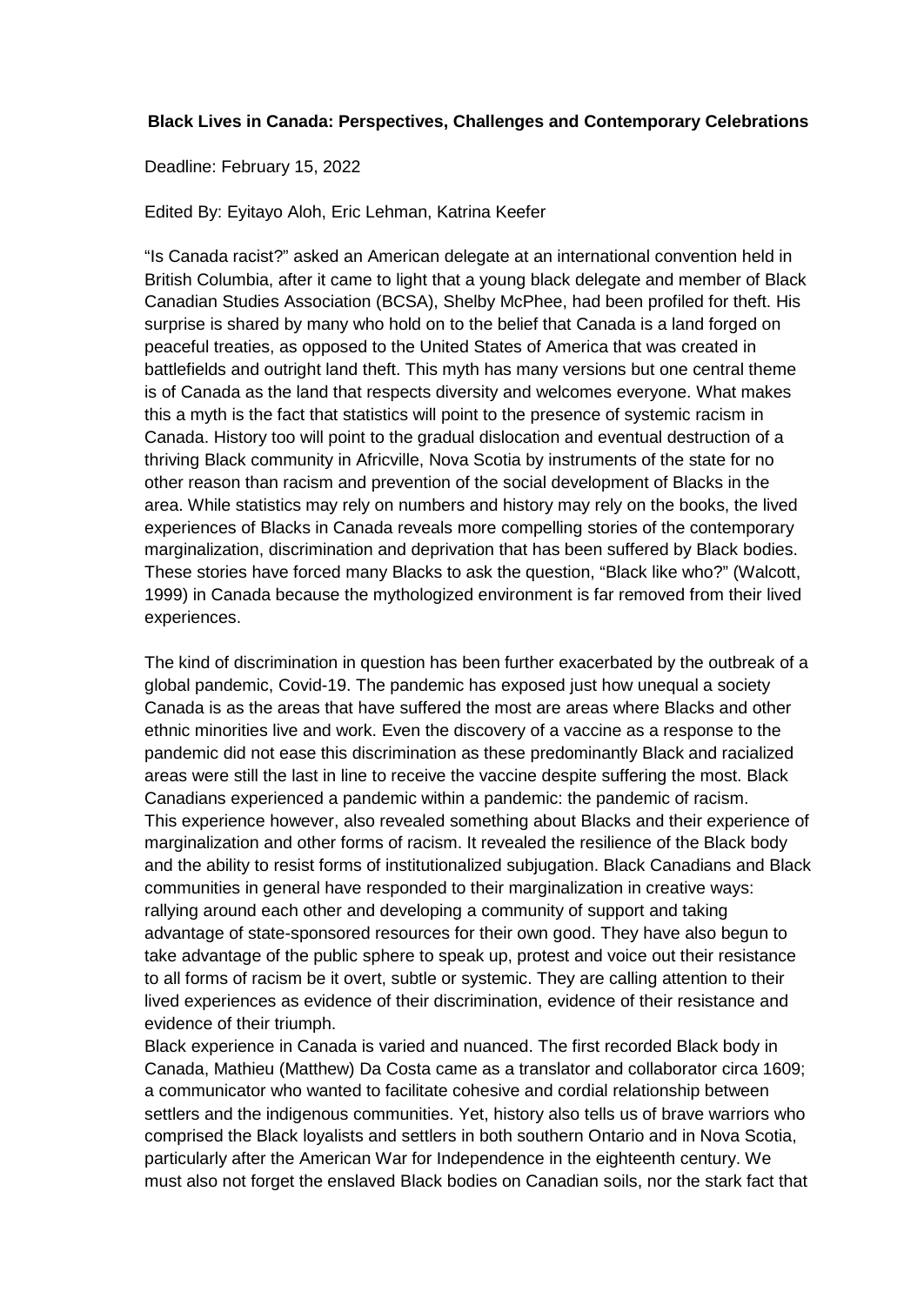slavery was not abolished in Canada until 1834. The tapestry of these experiences and the stories that they yield is further enriched by the influx, through immigration, of Blacks from Africa and Americans, including the Caribbean. They have all contributed to Black experiences in Canada.

Understanding the contemporary Black experience in Canada is key to unlocking the full potential of the policy of multiculturalism that some have argued is key to maintaining the narrative of Canada as a land of diversity. Therefore, there is a need to interrogate that experience in all its ramifications. A need to study the challenges, listen to the voices, learn from their history and celebrate the achievements of all things 'Black' in Canada. Yet, it appears the scholarship around Black bodies struggle for that balance between historical violence and its perpetration in contemporary times, and celebrations of the resistance and triumphs of Black bodies in the face of the oppression. It is the belief of the editors that the time is ripe for a volume that aims to capture a fuller essence of contemporary Black experience in Canada. That is why we are calling on scholars, researchers, academics and public intellectuals with thoughts on Black experience in Canada to contribute chapters to this upcoming volume with the working title: Black Lives in Canada: Perspectives, Challenges and Contemporary Celebrations.

For more information, please consult the following link: [http://www.kanada](http://www.kanada-studien.org/6155/call-for-book-chapters-black-lives-in-canada-perspectives-challenges-and-contemporary-celebrations/#more-6155)[studien.org/6155/call-for-book-chapters-black-lives-in-canada-perspectives-challenges](http://www.kanada-studien.org/6155/call-for-book-chapters-black-lives-in-canada-perspectives-challenges-and-contemporary-celebrations/#more-6155)[and-contemporary-celebrations/#more-6155](http://www.kanada-studien.org/6155/call-for-book-chapters-black-lives-in-canada-perspectives-challenges-and-contemporary-celebrations/#more-6155)

# **Special Issue of Canadian Literature: Poetics and Extraction**

\*\*\*

Deadline: May 15, 2022

In "Tarhands: A Messy Manifesto," Métis scholar Warren Cariou rewrites William Carlos Williams' poem "This Is Just to Say" into a time capsule to be opened in a hundred years:

This is just to say We've burned up all the oil and poisoned the air you were probably hoping to breathe. Forgive us. It was delicious the way it burned so bright and so fast.

Cariou's poem is an extraction poem in several senses. It is about oil and the petrostate, and it mirrors the modes and moods of a petro-capitalist imaginary. It is also an act of extraction—of mining, cracking, and refining Williams' poem and the literary tradition. Cariou sums up the history and the poetics of the settler-colonial extractive state, with its illegitimate literal and literary land claims, its pretenses of conservation and of wondering "where is here" while occupying stolen land, and its always failing repression of the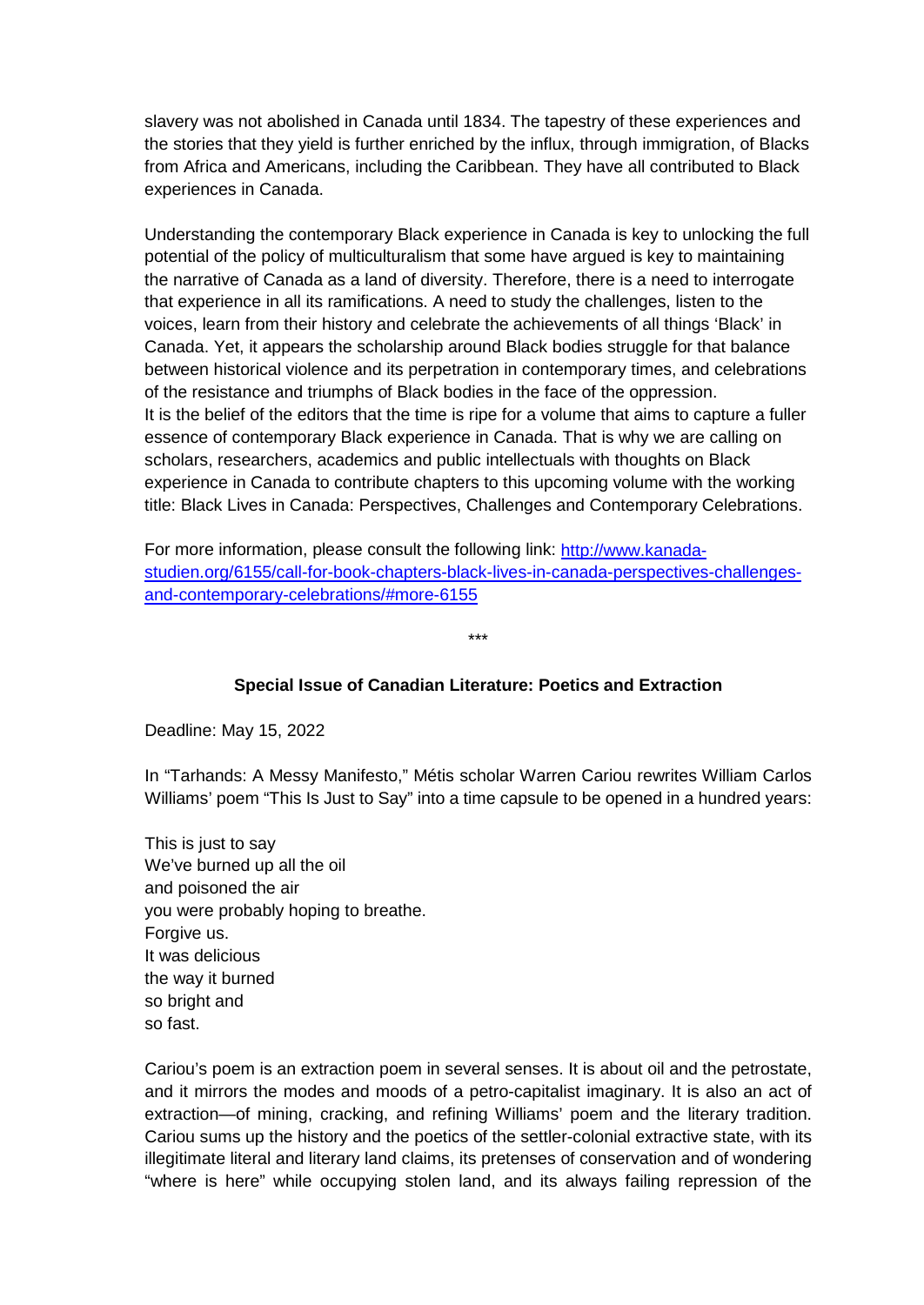wilderness. For Cariou and his imagined reader, it all amounts to "just" a selfish and shortsighted folly. Situated within the manifesto form, the poem becomes available as one mode or element of a larger argument for cultural and social change.

Cariou's intervention also belongs to traditions of resource, extractive, oil, and land poetics in so-called Canada. These traditions include Indigenous poetics as "land speaking" (Jeannette Armstrong) and resistance literature (Emma LaRocque); Confederation-era poetry like Isabella Valency Crawford's Malcolm's Katie; Robert Service's mining ballads; the logger poetry of Robert Swanson and Peter Trower; oil poetry from Peter Christensen's Rig Talk to Lesley Battler's Endangered Hydrocarbons; diasporic poetics on place, identity, property, and land, including Dionne Brand's Land to Light On, Canisia Lubrin's The Dyzgraphxst, and Brandon Wint's Divine Animal; plastic poetry by Fiona Tinwei Lam and Adam Dickinson; activist and anti-pipeline poetry such as Rita Wong's undercurrent and The Enpipe Line; climate change poetry as in Watch Your Head; Indigenous, Black, and speculative futurisms such as Tanya Tagaq's Retribution and Kaie Kellough's fiction and sound performances; and myriad other examples not listed here.

In tying varied poetic forms and modes together under the sign of resources or extraction for a special issue on "Poetics and Extraction," we do not mean to impose a particular framework as universally portable to a range of specific contexts and histories. Rather, we ask, what does an attention to resources and/or extraction animate in our analysis of cultural, literary, and poetic responses to this place, the land on and with which we live? This special issue engages the theme of poetics and extraction broadly, considering poetry, poetics, and aesthetics in, of, and against extraction and the extractive state. It highlights historical, contemporary, innovative, and experimental poetics related to energy, resources, and land. It uses the lens of extractive poetics to consider how we got to the intersecting crises of global warming, environmental racism, ecocide, and genocide in Canada, and also to envision decolonial, reciprocal land relations for a just energy transition.

For more information, please consult the following link: <https://canlit.ca/call-for-papers-for-a-special-issue-on-poetics-and-extraction/>

**\*\*\***

### **ReVisions – Speculating in Literature and Film in Canada (essay collection)**

Edited by Wendy Roy, University of Saskatchewan

Deadline: February 1, 2022

During a global pandemic, the ways that speculative fiction, film, and television comment on the present as well as the future have become acutely evident. These genres ask readers to consider environmental, health, technological, and political events and developments in the world today, and the impacts these may have on the world of the future. They are often used by their creators to represent and speculate on key societal issues, such as relations of class, gender, and race, as well as issues of health safety,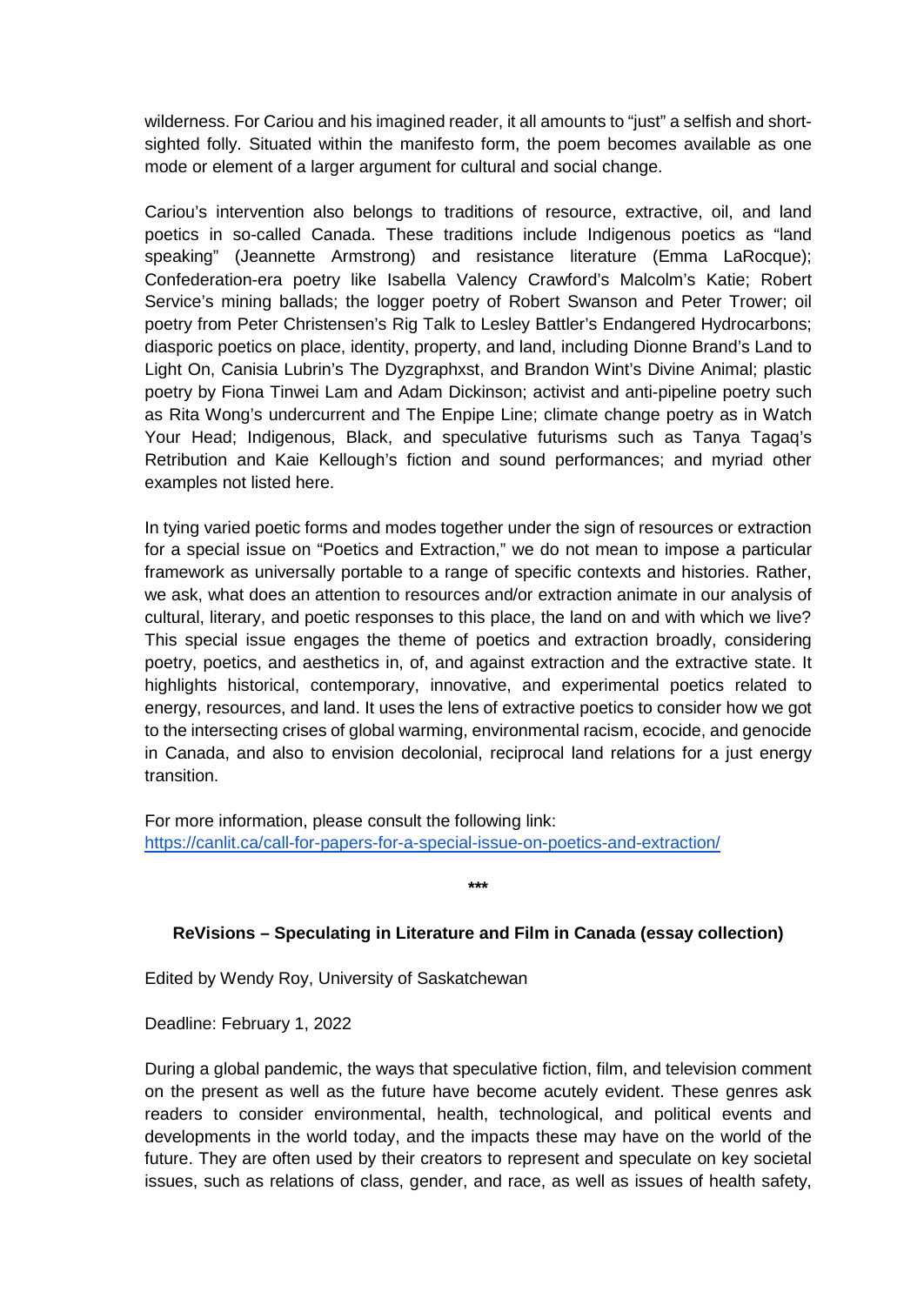environmental destruction, and political conflict. In Canada, speculative writing has become a tool to interrogate colonial systems and histories, and to open up spaces for members of often marginalized groups, including women, Indigenous peoples, members of LGBTQ2S+ communities, and others whose lives are inflected by cultural difference. A variety of speculative worlds have achieved popularity through films and television/internet series, some of which are adapted from other genres.

We invite submission of academic papers and creative works that explore or put into practice the re-envisioning/revision of futures and societies in or relating to Canada. What do speculative texts tell us? Which visions of "Canada" do we find in speculative texts? How do these visions reflect our own perceptions of the world? Does this kind of literary and/or visual imagination offer space for grief, resilience, and hope? Does it help us respond constructively to crises or achieve social change?

Contributions can take a range of approaches related to speculative writing in Canada, including:

- Speculations on global pandemics and other health crises
- Indigenous and decolonizing speculations
- Environmental and/or technological changes and developments in speculative writing
- Speculations on language and power
- Gender and sexuality in speculative writing
- Disability in speculative writing
- Geographical speculations in the real or virtual world
- Speculative writing for children
- Speculative poetry
- Speculation and interdisciplinarity
- Dystopian, utopian, and anti-utopian worlds
- Apocalyptic scenarios and post-apocalyptic futures
- Speculations on the screen: movies, documentaries, television and internet series, video
- games Speculative adaptations
- Speculative creations, including short works of speculative fiction or poetry

Submissions should be original and previously unpublished, and should include the following:

- A maximum 8,000-word essay or creative work, double-spaced. (Note that expanded and revised versions of presentations at the 20/21 Vision: Speculating in Literature and Film in Canada conference in August 2021 may be part of the collection.) 9th
- Academic essays should be 6,000-8,000 words, in MLA Handbook edition style, with the word-count including endnotes and works cited.
- Your name, contact information (including mailing address, email address, and telephone number), and institutional or other affiliation.
- A 50-word biographical statement.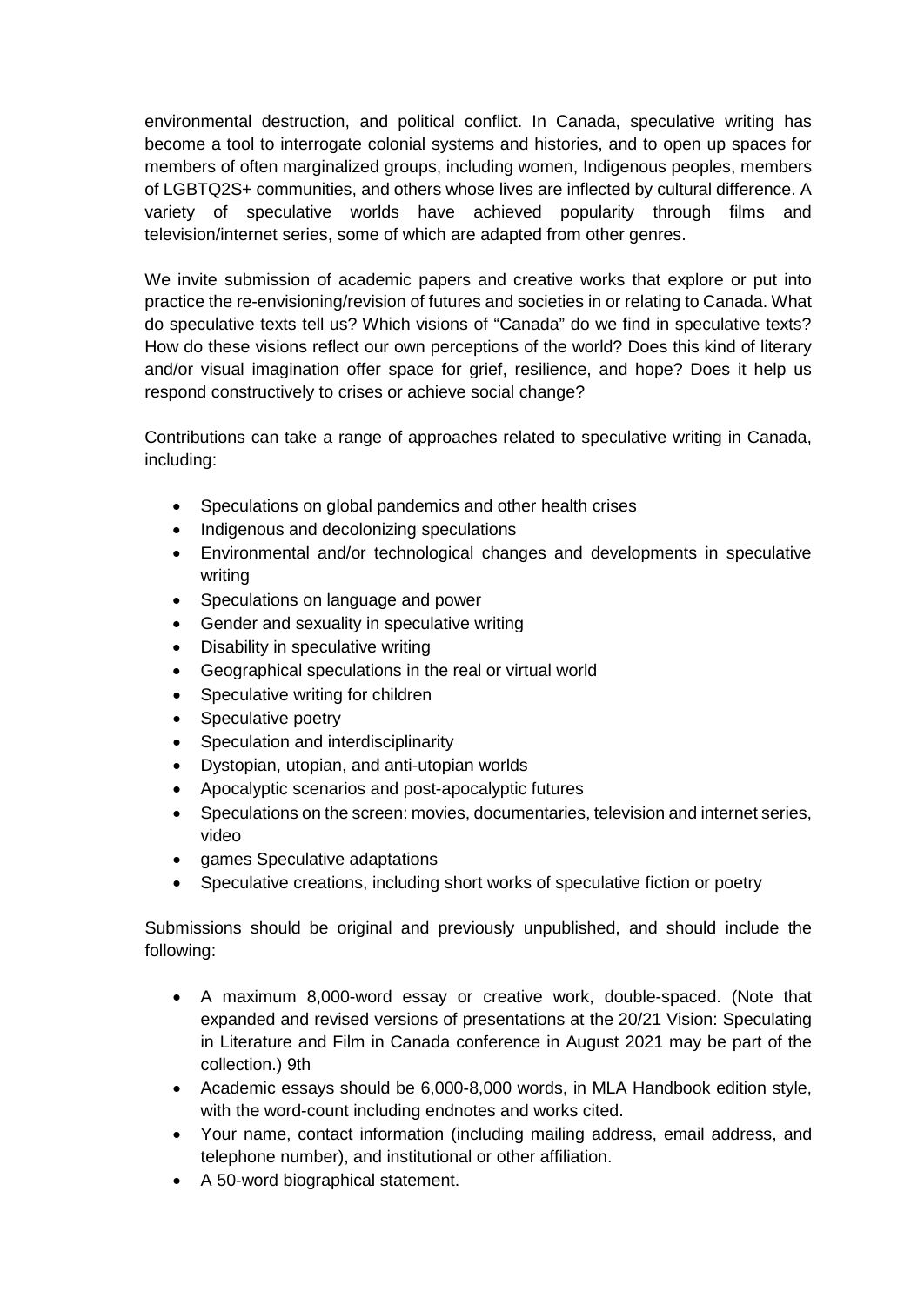Please e-mail your proposal in a Word document to Wendy Roy of the Department of English at the University of Saskatchewan, 2021vision@usask.ca, by February 1, 2022. Contact Dr. Roy if you have questions.

**\*\*\***

#### **Left Histories of a Digital World or the Digital World of Left History**

In this Call for Papers, Left History invites interdisciplinary original submissions for a Special Issue on Left Histories of a Digital World or the Digital World of Left History.

What impact did the "digital turns" have on the left? What role does "the digital" play in left analyses of society, economy, and politics? Answers to these questions are increasingly important, given the global pandemic's acceleration and expansion of our digital lives and the ways that these technologies and systems operate within pre-existing power structures and inequalities. Left History, a long-running interdisciplinary journal of historical inquiry and debate, seeks submissions for a special issue on the relationship between the left and the digital transformation, whether subject matter, method, or both. Topics of interest include, but are not limited to: histories of science and technology; the political economy of digital worlds; power and social networks; and digital approaches to historical analysis.

Left History, a new entrant into open-access, online-only publishing, has long acted as forum for these kinds of discussions and debates. The journal regularly publishes work from a variety of academic disciplines and perspectives on the left. Articles, essays, interviews, and book reviews chart, to name just a few subjects, political economy and labour relations, gender and sexuality, race and racism, and political ideologies, intellectuals, and movements.

For inquiries, proposals, and submissions, contact us at lefthist@yorku.ca. Articles should be 6000 to 10000 words (20 to 35 double-spaced pages) and include a 200-word abstract. Please submit these items in Word Docx files. All articles will undergo double-blind peer review and we request that authors avoid submitting their articles to multiple journals. We welcome submissions until 1 December 2021 and aim to publish the special issue in Spring 2022.

Left History is a peer reviewed scholarly journal published bi-annually out of York University, with an editorial board of prominent left historians. We feature articles and reviews from established scholars, early-career scholars, and graduate students. To view the journal's style instructions, submit a manuscript, or for more information, please visit https://lh.journals.yorku.ca/. If you have any questions, please email us at [lefthist@yorku.ca.](mailto:lefthist@yorku.ca)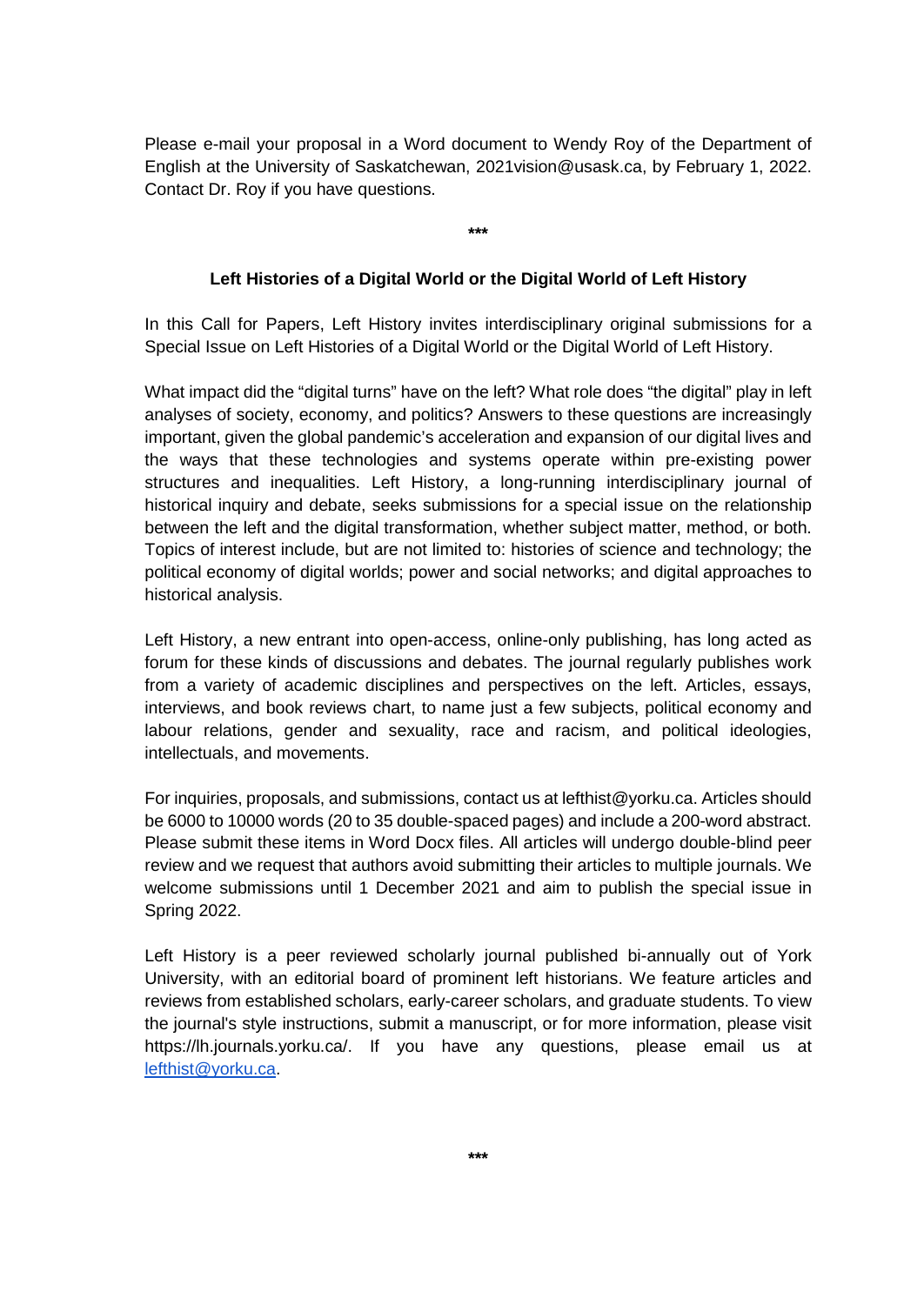## **Special issue: 'United in uniqueness? Lessons from Canadian Politics for European Union Studies'**

Editors: Johannes Müller Gómez (Université de Montréal / Ludwig-Maximilians Universität München), Lori Thorlakson (University of Alberta) & Alexander Hoppe (Utrecht University)

Submission of Abstracts: 1 September 2022

Since the 1990s, the study of the European Union has been increasingly informed by tools and approaches borrowed from comparative political science. This "comparative turn" in EU studies has taken place at conceptual, theoretical and empirical levels. Both the analysis of the current state of the political system and institutional structures in the EU, as well as debates on historical polity-building processes and possible ways ahead, gain from comparative analyses of the institutional and constitutional setup of the Union and its functioning. Against the background of the current political and policy challenges the EU faces, it is high time to utilize the merit of analytical comparison – and the political system of Canada offers a splendid opportunity to do so.

The aim of this issue is twofold: First, it assembles comparative studies focusing on (parts of) the political systems of the EU and Canada to provide new insights into how the Union works. Second, the contributions of this issue will discuss how comparative analyses can improve our understanding of the EU and what the lessons, merits and limits of the comparative method are in EU studies.

We invite innovative empirical comparative analyses of the EU's political system. Empirically, these studies can cover a broad array of foci, as long as they explicitly compare the EU to Canada. The issue will focus on two general topics:

(1) Constitution and institutions: This section discusses questions related to the constitutional development of the EU and Canada, their polity and institutional architecture and the functioning of democracy in a multi-level system.

(2) Policy fields and decision-making processes: This section analyses how decisions in different policy areas are taken and implemented in the EU and Canada, including policy responses to crises, and how the involved actors and institutions interact.

Covering this broad range of aspects allows us to explore the potential of a comparative turn in EU politics on a conceptual and methodological level while at the same time giving insights into the current state of the art in using comparative approaches to study the EU**.** 

Further information:

[https://www.cogitatiopress.com/politicsandgovernance/pages/view/nextissues#CanadaE](https://www.cogitatiopress.com/politicsandgovernance/pages/view/nextissues#CanadaEUComparative) **[UComparative](https://www.cogitatiopress.com/politicsandgovernance/pages/view/nextissues#CanadaEUComparative)** 

**---------**

**7. Divers Miscellaneous**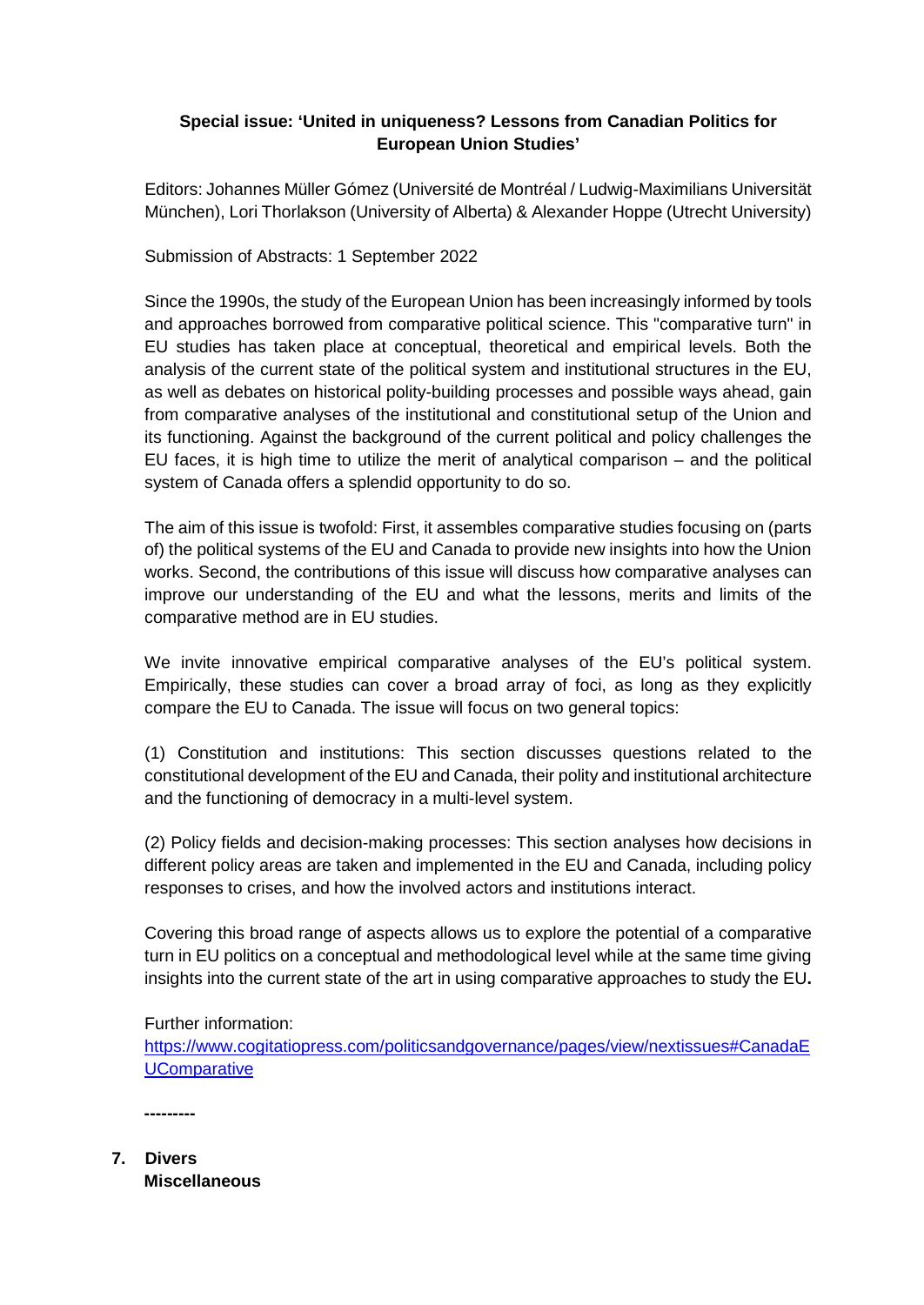#### **Verschiedenes**

# **Glen Coulthard: Once We Were Maoists: Third World Currents in Fourth World Anti-Colonialism (Zoom)**

You are warmly invited to an online-talk by Glen Coulthard (Yellowknives Dene), Associate Professor at UBC.

The talk takes place online (Zoom) on December 15, 2021, 5 pm European Central Time. Tickets can be ordered here:

Eventbrite: [https://www.eventbrite.com/e/glen-coulthard-presents-once-were-maoists](https://www.eventbrite.com/e/glen-coulthard-presents-once-were-maoists-fourth-world-anti-colonialism-tickets-217539706117)[fourth-world-anti-colonialism-tickets-217539706117](https://www.eventbrite.com/e/glen-coulthard-presents-once-were-maoists-fourth-world-anti-colonialism-tickets-217539706117)

This presentation will provide a history of Red Power radicalization and Indigenous-Marxist cross-fertilization. It examines the political work undertaken by a small but dedicated cadre of Native organizers going by the name Native Alliance for Red Power (or NARP) in Vancouver, British Columbia (BC), from 1967 to the 1975. It argues that their political organizing and theory-building borrowed substantively and productively from a Third World-adapted Marxism which provided an appealing international language of political contestation that they not only inherited but sought to radically transform through a critical engagement with their own cultural traditions and land-based struggles. Not unlike many radicalized communities of color during this period, NARP molded and adapted the insights they gleaned from Third World Marxism abroad into their own critiques of racial capitalism, patriarchy, and internal colonialism at home.

Dr. Glen Coulthard's talk is part of a short online lecture series called Voices on Indigenous Dispossession and Reclamations. This series of events is organised by Dr Doro Wiese, supported by the European Union and the Institute of Advanced Study, University of Warwick, and in cooperation with Dr. Laura De Vos and Dr. Mathilde Roza, Radboud University, as well as the Decolonial/Postcolonial Working Group at the University of Warwick. This series hopes to demonstrate that it is paramount to examine Indigenous dispossession and to make it a central category when analysing the political economy of settler-colonial societies. It searches for and establishes alternative ways of organising life and living well, especially for and by Indigenous intellectuals.

> **European Summer School in Canadian Studies (ESSCS)**

**\*\*\***

July 25 – August 5, 2022 Vienna – Innsbruck (Austria)

Synopsis: The Canadian Studies Centres of the Universities of Innsbruck and Vienna are organising the first European Summer School in Canadian Studies, which will take place in Vienna and Innsbruck from July 25 to August 5, 2022. The closing of borders during the pandemic has brought local inequalities and solidarities into sharp relief, while also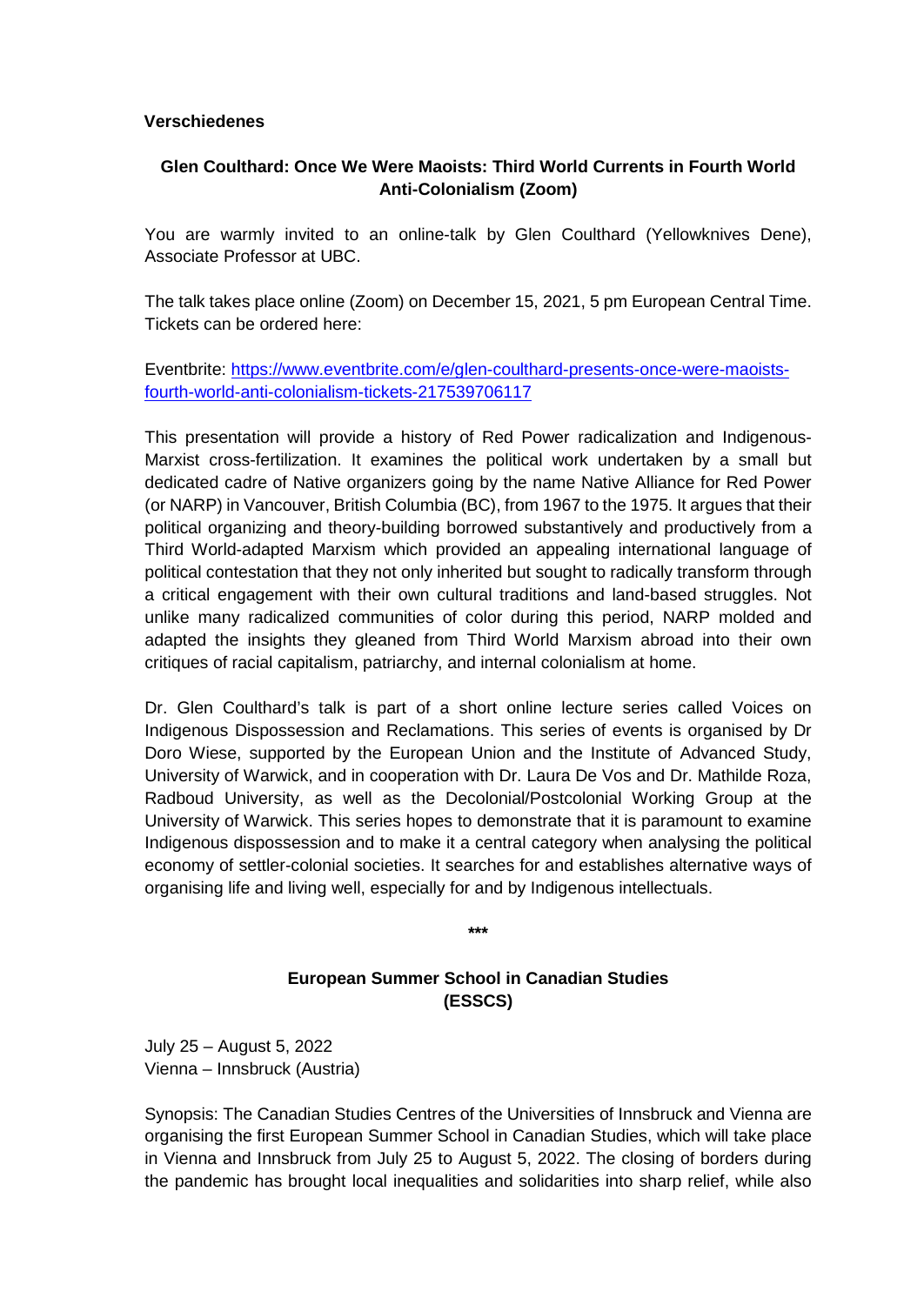heightening awareness of vulnerabilities and responsibilities that are shared transnationally. At a time when collaboration in person becomes possible once again, an interdisciplinary in-depth reflection on Canada, an important partner of the European Union, is therefore particularly welcome and urgent.

The ESSCS is intended for masters (Bachelor's degree completed) and doctoral students. The teaching staff are highly renowned specialists from Canada, Germany, and Austria representing the following fields: anglophone and francophone literary and cultural studies, indigenous studies, media studies, language policy, history, cultural geography, political science and economics, intersectional studies, and mountain studies.

The course fees of EUR 530 include a two-week lecture program, course reading materials, readings and Q&As with an anglophone and a francophone author, the train transfer from Vienna to Innsbruck, three guided city tours (Vienna, Salzburg, and Innsbruck), a one-day excursion (including bus transfers and two meals) to the Alpine Obergurgl Research Center of the University of Innsbruck, an afternoon excursion to the Nordkette and a farewell dinner.

Credits: 5 ECTS (6 ECTS possible with an additional task) Application deadline: March 5, 2022

Organizing Team Doris G. Eibl (University of Innsbruck) Alexandra Ganser (University of Vienna) Andrea Krotthammer (University of Innsbruck) Ursula Mathis-Moser (University of Innsbruck) Janni Nielsen (University of Innsbruck) Helena Oberzaucher (University of Vienna) Stefanie Schäfer (University of Vienna) Jörg Türschmann (University of Vienna)

Former members of the organizing team Janine Köppen (University of Innsbruck) Veronika Riedl (University of Innsbruck)

**Contact** canadian-summer-school@uibk.ac.at <https://www.uibk.ac.at/weiterbildung/schools/esscs/index.html.en>

**\*\*\***

# **Summer School: Stories of the Pacific North West: Indigenous Perspectives on Land and Literature**

July 22 – August 2, 2021 University of Northern British Colombia Prince George, British Columbia, Canada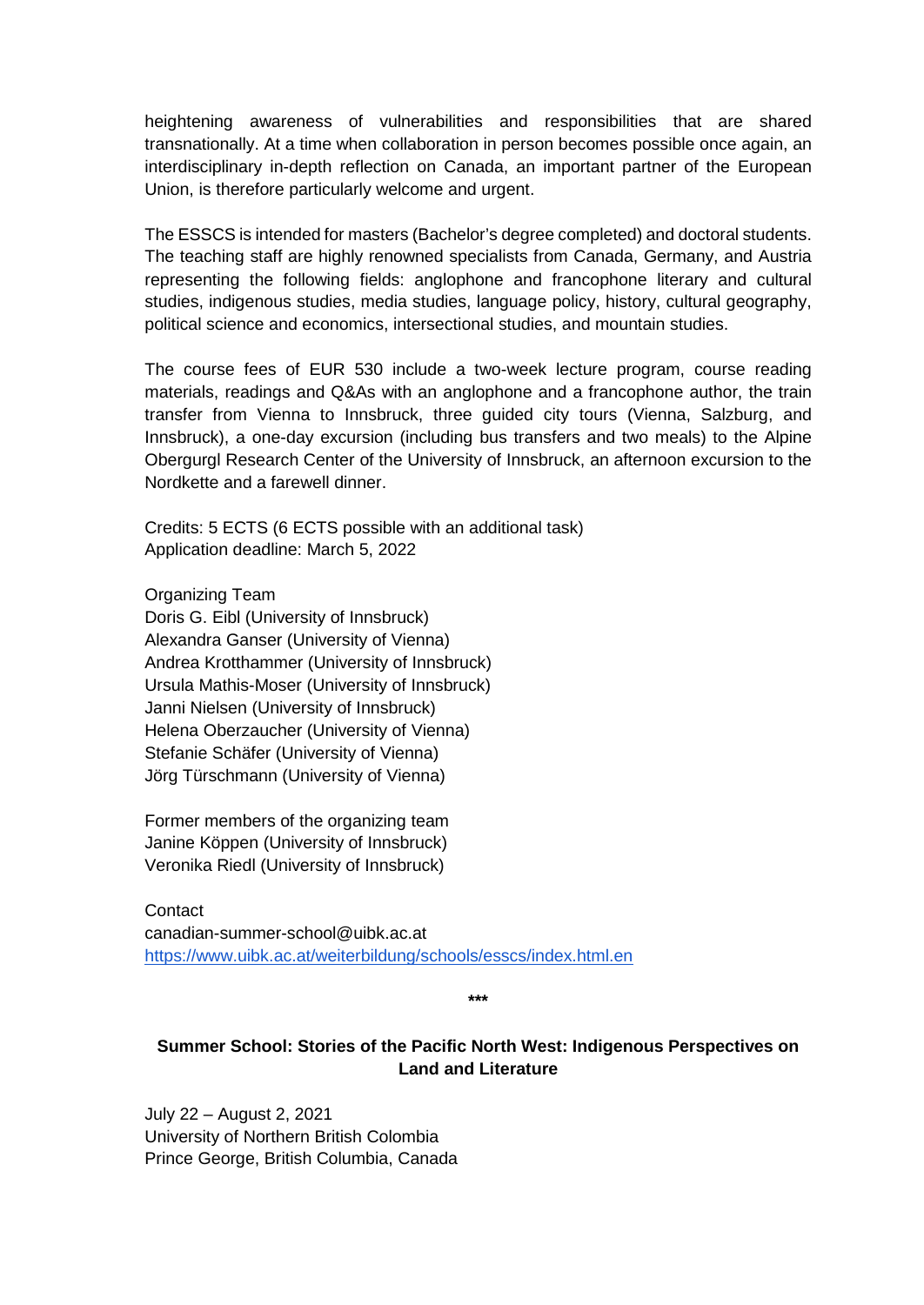### **Synopsis**

Since the 1970s, there has been a powerful revival of indigenous traditions in North America, especially in Canada. In recent times this has expressed itself in the demand for a comprehensive "decolonization" of all areas of society, especially regarding education and training in schools and universities. The aim is to question the westernized production and transfer of knowledges and to add indigenous knowledges and traditionally indigenous forms of learning that express a different "worldview".

The University of Northern British Columbia (UNBC) at Prince George is well advanced in the process of "decolonizing" its academic practice. Not only is indigenous knowledge taught there, but indigenous traditions are also utilized in instruction, such as land-based learning or storytelling practices. The University of Northern British Columbia is therefore the ideal place to implement the central objective of our Summer School: together with students and lecturers from UNBC, we want to look at indigenous perspectives as they are portrayed in contemporary literature and other arts as well as in academic publications.

The center of the Summer School will be a five-day block event at UNBC. Thematically, the five blocks ask about the connection between the linguistic and narrative representation as well as the scientific order of nature and indigenous knowledges. It is divided into two strands: (1) an intensive reading and discussion of selected literary and scientific texts and (2) indigenous forms of learning outside of the classroom, for example a botanical hike led by an indigenous herbalist, a circle-talk with the Elder in Residence, a workshop on indigenous storytelling as well as options for practices in creative endeavors like writing and sketching in the beautiful landscape around the UNBC campus. This block course in Prince George is preceded by a two-day stay in Vancouver, which will be used for acclimatization and introduction to our topic. Here, we will visit several museums (e.g. the Museum of Anthropology) and other places that are important for our Summer School (e.g. the Totem Poles at Stanley Park).

### A Rewarding Experience

The 2021 Stories of the Pacific North West Summer School offers you a unique opportunity for intercultural learning with little financial contribution. Together we will get to know the impressive landscape of the Canadian Northwest Coast and meet with Canadian students and teachers. Thus, you will experience a (potentially) new land, culture, and deepen your language practice. Above all, however, we will gain insights into different knowledges of nature through representatives of the indigenous cultures around Prince George and experience its traditional forms of learning in a very practical way.

### Call for Applications

We are aware of the current limitations in place due to Covid-19; however, we are accepting applications as we are confident that the protective measures will be largely relaxed in the summer and that we can hold the Summer School. We are continually monitoring the situation and in continual contact with our local partners in Prince George who also see the positive likelihood of the Summer School. We will continue to follow the development and the final decision will be made until the end of March 2021. Until then, your applications are subject to change.